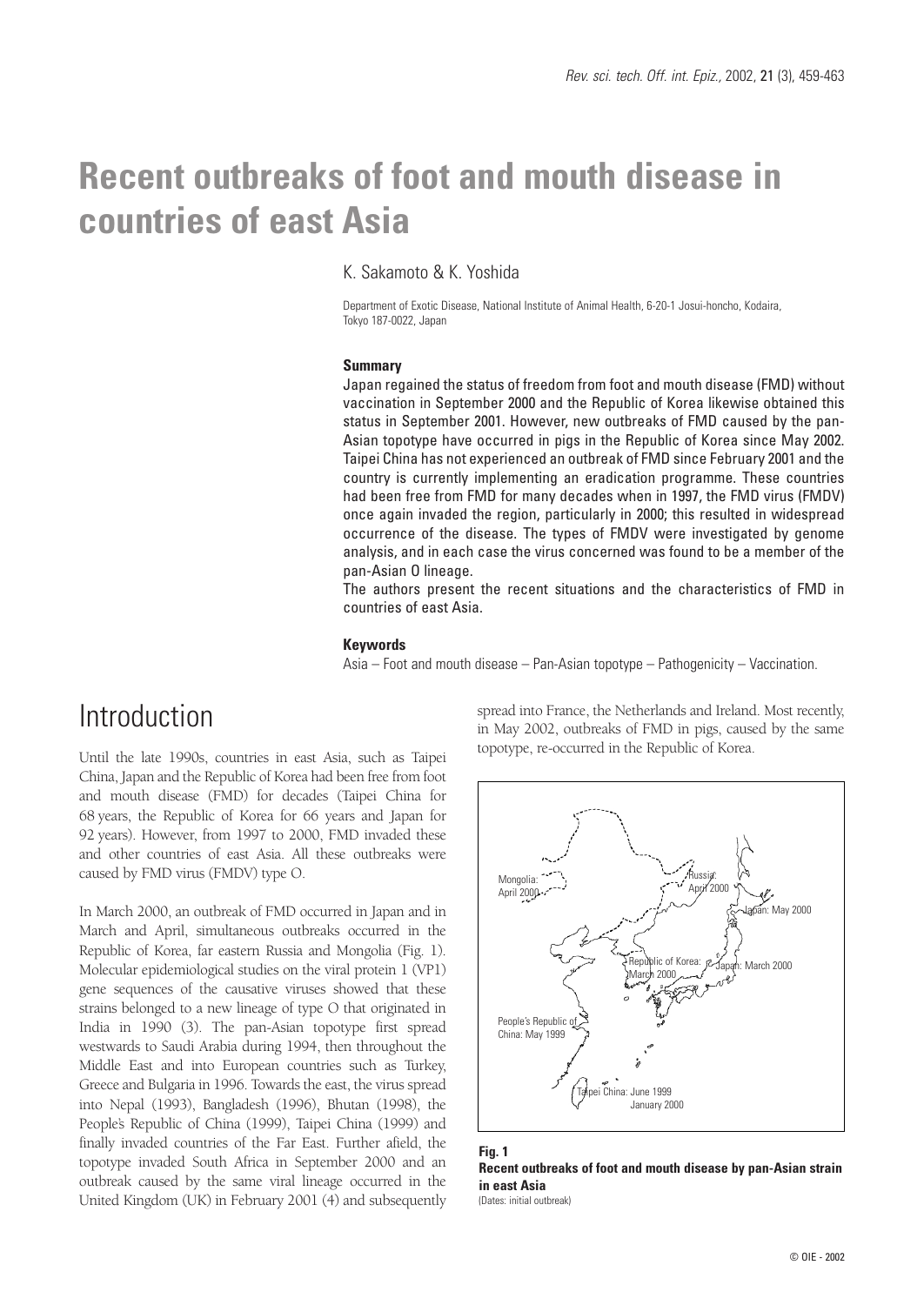# Features of recent outbreaks in east Asia

In 1997, a catastrophic outbreak of FMD occurred in Taipei China. Pigs showed typical lesions of FMD and the disease spread rapidly among the animals over a period of several months. Experimentally, the virus was found to be pig-adapted and a member of the Cathay topotype (1). In 1999, another strain of FMDV (O/Taiwan/99) was isolated from Taiwanese Yellow cattle that did not develop clinical signs of the disease on Kinmen Island, Taipei China. In spite of the absence of clinical signs, the cattle transmitted the infection to in-contact animals. These included goats, Chinese Yellow cattle and dairy cattle. Dairy cattle, young goats and pigs infected experimentally developed clinical signs typical of FMD. The O/Taiwan/99 strain is a member of the pan-Asian O topotype (2).

In 2000, infection occurred in dairy and native cattle in the Republic of Korea. Both the dairy and native cattle showed clinical signs. In Mongolia, the virus (O/MNG/2000) infected cattle, sheep, goats and camels and caused typical disease. Pigs and dairy cattle infected experimentally with the Russian strain (O/Rus/2000) showed clinical signs typical of FMD (5).

These observations demonstrate the range and variety in pathogenicity observed in pan-Asian strains.

The diagnosis of atypical FMD is difficult as antigen detection enzyme-linked immunosorbent assays (ELISAs), complement fixation tests and virus isolation applied to epithelial tissue samples may yield negative results due to the difficulty in obtaining good quality lesion material, or because the virus in the lesion material is masked by antibody (8). In the worst cases, FMD is difficult to detect in cattle, sheep and goats because these animals may develop mild and atypical signs. In some cases, there may be no indication of infection and the disease is only detected later when it affects pigs. Although the polymerase chain reaction (PCR) method is the most reliable method for diagnosis, rare cases of contamination reactions can occur when using ribonucleic acid (RNA) in the laboratory environment because of its high sensitivity.

Holstein cattle, sheep and goats do not develop clinical signs when infected with FMD strain O/JPN/2000 (6). To diagnose disease caused by this virus, serological tests such as ELISA and virus neutralisation need to be performed retrospectively to identify infected animals. The virus was isolated from naturally infected Japanese Black cattle with high levels of antibody against this particular strain. However, the animals did not develop typical clinical signs of FMD.

The prevalence of FMDVs such as O/JPN/2000 creates new obstacles for world-wide trade in animals and animal products. Importing countries do not have efficient measures to screen imports and thereby ensure that these are free from infection and furthermore, if introduced, the disease may not be immediately apparent. In Japan, a local private veterinarian suspected FMD when called to the first outbreak because of the rapidity of infection. Had the veterinarian not recognised the disease as FMD, although the animals showed no typical signs or vesicles on the feet or in mouth and nose, the presence of FMDV in Japan may have taken much longer to detect (Table I).

### **Table I**

**Comparison of clinical signs induced in livestock by recently isolated foot and mouth disease virus from east Asia** (5)

| <b>Country</b>       | Date                                    | Virus strain                       | <b>Affected animals</b>                                                                       | <b>Signs</b>                       |
|----------------------|-----------------------------------------|------------------------------------|-----------------------------------------------------------------------------------------------|------------------------------------|
| Taipei China         | March 1997<br>June 1999<br>January 2000 | 0/TAW/97<br>0/TAW/99<br>0/TAW/2000 | Pigs<br>Chinese Yellow cattle<br>Chinese Yellow cattle<br>Dairy cattle<br>Goats (adult/young) | $^{++}$<br>$+$<br>$^{++}$<br>$-/+$ |
| Republic of<br>Korea | March 2000                              | 0/SKR/2000                         | Dairy cattle<br>Korean native cattle                                                          | $^{++}$<br>$+$                     |
| Japan                | March 2000                              | 0/JPN/2000                         | Japanese Black cattle<br>Dairy cattle                                                         | $\ddot{}$                          |
| Mongolia             | April 2000                              | 0/MNG/2000                         | Cattle, sheep, goats<br>Camels                                                                | $^{++}$<br>$^{++}$                 |
| <b>Russia</b>        | April 2000                              | 0/RUS/2000                         | Pigs                                                                                          | $^{++}$                            |

++ : clear and typical clinical signs

- : no clinical signs with antibody positive

## Use of vaccination in the control and eradication of outbreaks

No vaccination was used to eradicate FMD from Japan. The strategy adopted by Japan in 2000 was based on immediate eradication by stamping-out.

The Ministry of Agriculture, Forestry and Fisheries (MAFF) imported 3.8 million doses of type O vaccine between 3 and 27 April, in addition to the 300,000 doses imported annually for emergency use. All the vaccines were stored at the Animal Quarantine Services and other national institutions under the supervision of the MAFF.

During the FMD outbreak in the Republic of Korea, emergency vaccination of all susceptible animals within the protection zones (10-km radius from outbreak farms) was performed by the National Veterinary Research and Quarantine Services (NVRQS) and provincial veterinary officers. In total, 860,700 animals were vaccinated in the first round of vaccinations and 661,900 in the second round. There have been no further vaccinations against FMD since August 2000.

<sup>+ :</sup> mild and sometimes atypical clinical signs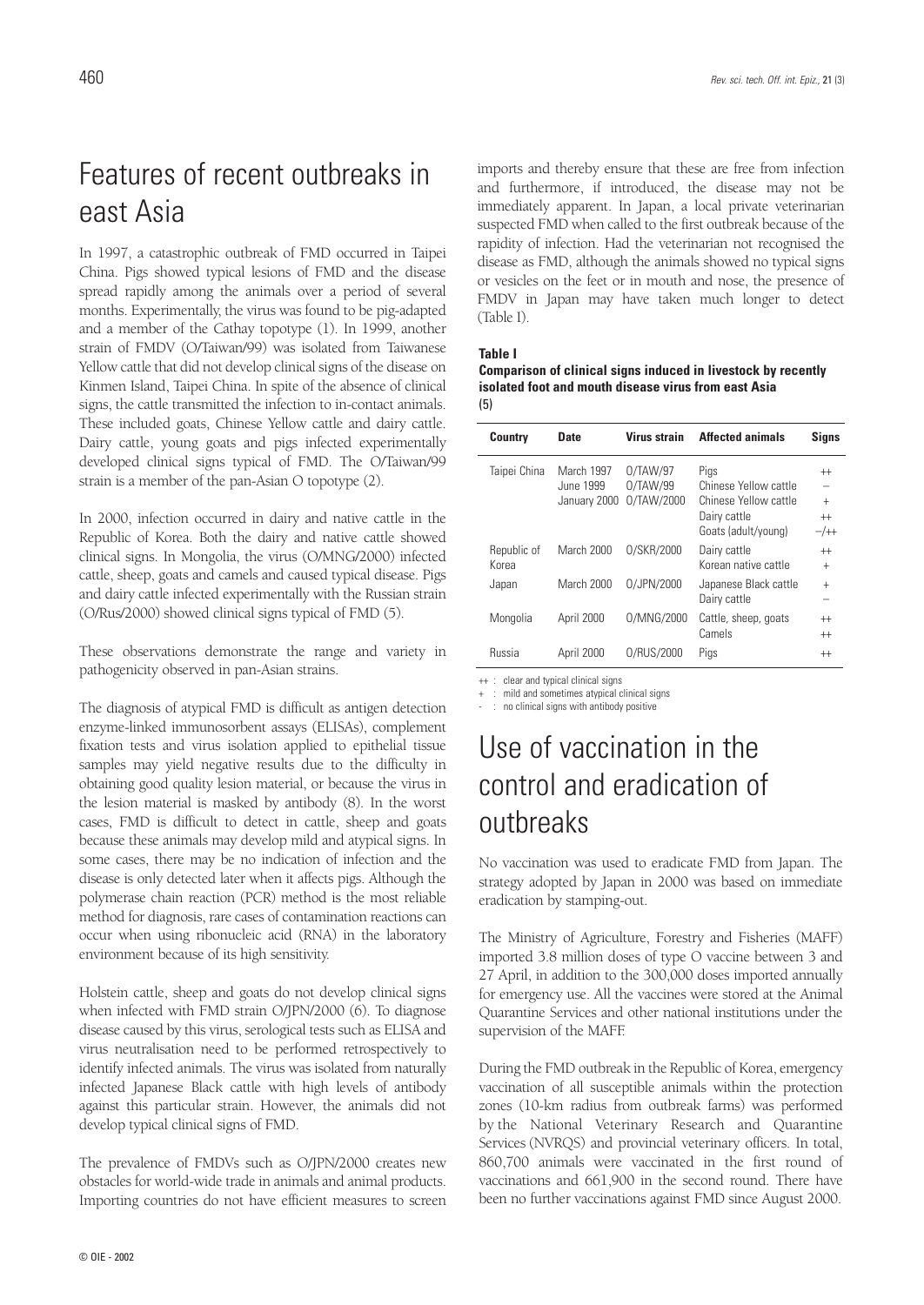In 2000, vaccine strains  $O_1$  Manisa,  $O_1$  Campos and O Taiwan were used in Taipei China and a total of 14,173,825 doses of vaccine were used. Since no further outbreaks of FMD have occurred in Taipei China since February 2001, an FMD eradication programme has been instituted. The FMD eradication strategy adopted comprises two phases. The first phase consists of compulsory vaccination. The target for 2002 is to raise vaccination coverage from 85% to 100%. In the second phase, vaccination will cease and be replaced by surveillance.

Emergency vaccination was also implemented in Mongolia and Russia in 2000 (Table II).

**Table II Details of foot and mouth disease outbreaks in east Asia in 2000**

| <b>Country</b>       | No.<br>of cases         | <b>Species</b>                   | No. of<br>animals                      | No. of<br>susceptible slaughtered vaccinated<br>animals | No. of<br>animals            |
|----------------------|-------------------------|----------------------------------|----------------------------------------|---------------------------------------------------------|------------------------------|
| Japan                | 4                       | <b>Bovine</b>                    | 740                                    | 740                                                     | No<br>vaccination<br>applied |
| Republic<br>of Korea | 15                      | <b>Bovine</b>                    | 2,216<br>(within<br>$500-m$<br>radius) | 2,216                                                   | 1,522,600                    |
| Taipei China         | 1<br>3<br>$\mathcal{P}$ | Suidae<br><b>Bovine</b><br>Goat  | 5<br>265<br>61                         | 5<br>265<br>61                                          | 14,173,825                   |
| Mongolia             | 26                      | Sheep<br>Goat<br>Cattle<br>Camel | 8,275<br>6.397<br>1,918<br>572         | 152<br>158<br>545<br>51                                 | 917,000                      |
| <b>Russia</b>        | 1                       | Pig                              | 965                                    | 965                                                     | 235,000                      |

## Sources of outbreaks

The World Reference Laboratory (WRL) for FMD in the UK (Institute for Animal Health, Pirbright Laboratory), which provides a service that enables classification of FMDVs into related groups based on the results of nucleotide sequencing, confirmed that the type O viruses isolated in Japan (O/JPN/2000), the Republic of Korea (O/SKR/2000) and Mongolia (O/MNG/2000) were members of the pan-Asian O lineage.

Wheat straw imported into Japan from China was used as feedstuff on the first farm where FMD was detected, although livestock on 23 other farms using wheat straw derived from the same imported lot failed to become infected. On Mainland China, three outbreaks of FMD caused by type O virus were reported in May 1999 (7). The Chinese straw is considered to be the likely source of the FMD outbreak in Japan, although this has not been proven. If the origin had been contaminated

animal products or garbage, pigs would probably have been the first animals to become infected. There was no evidence suggesting other possible routes of infection, such as imported animals, people, vehicles or airborne spread.

Authorities in Taipei China demonstrated that illegal animal movement or imports of animal products from mainland China were the most likely sources of both outbreaks of FMD in 1997 and 1999.

The Epidemiological Investigation Committee of the Republic of Korea identified three possible sources of infection. One of the sources could have been international travellers who may have introduced contaminated meat products, clothing or shoes. Alternatively, imported hay or the wind-borne spread of contaminated particles (yellow sand) (6) may have been the origin of infection.

The source of infection for the recent outbreak of FMD in the Republic of Korea in 2002 is under investigation.

## Conclusion

In 2000, FMD caused by the pan-Asian O topotype affected several countries of east Asia and was prevalent for periods lasting from several months to more than a year. The first outbreak of FMD for 92 years in Japan was successfully eradicated within 80 days from the time of confirmation of the first case. There are several reasons for this successful eradication in such a short period. The first is the low virulence of the FMDV strain in cattle. Secondly, the first case was detected before the disease had spread widely in the area. The clinical signs observed were not characteristic of FMD and so the presence of infection may have escaped notice but for the careful examination conducted by the veterinarian concerned. The veterinarian who reported the first case was officially commended for his service. This stresses the important role that field veterinarians play in emergency preparedness against foreign animal diseases. Thirdly, the rate of transmission of FMDV between cattle farms was not high. This may be related to the mild clinical signs in cattle as observed in the field. These signs suggest that replication of FMDV type O/JPN/2000 in cattle is limited and that infected cattle therefore may excrete less infectious virus. Laboratory experiments supported the theory of low virus transmission (6). Farm size is also considered important. Most cattle farms are small in the area of Kyusyu in the southern part of Japan, where the outbreaks of FMD occurred in 2000. The outbreak may therefore have been restricted to sporadic occurrences because virus excretion and the average contact rate between animals were both low.

On the other hand, in the Republic of Korea, FMD was successfully eradicated by vaccination and active serological surveillance in a short period of time. The country regained the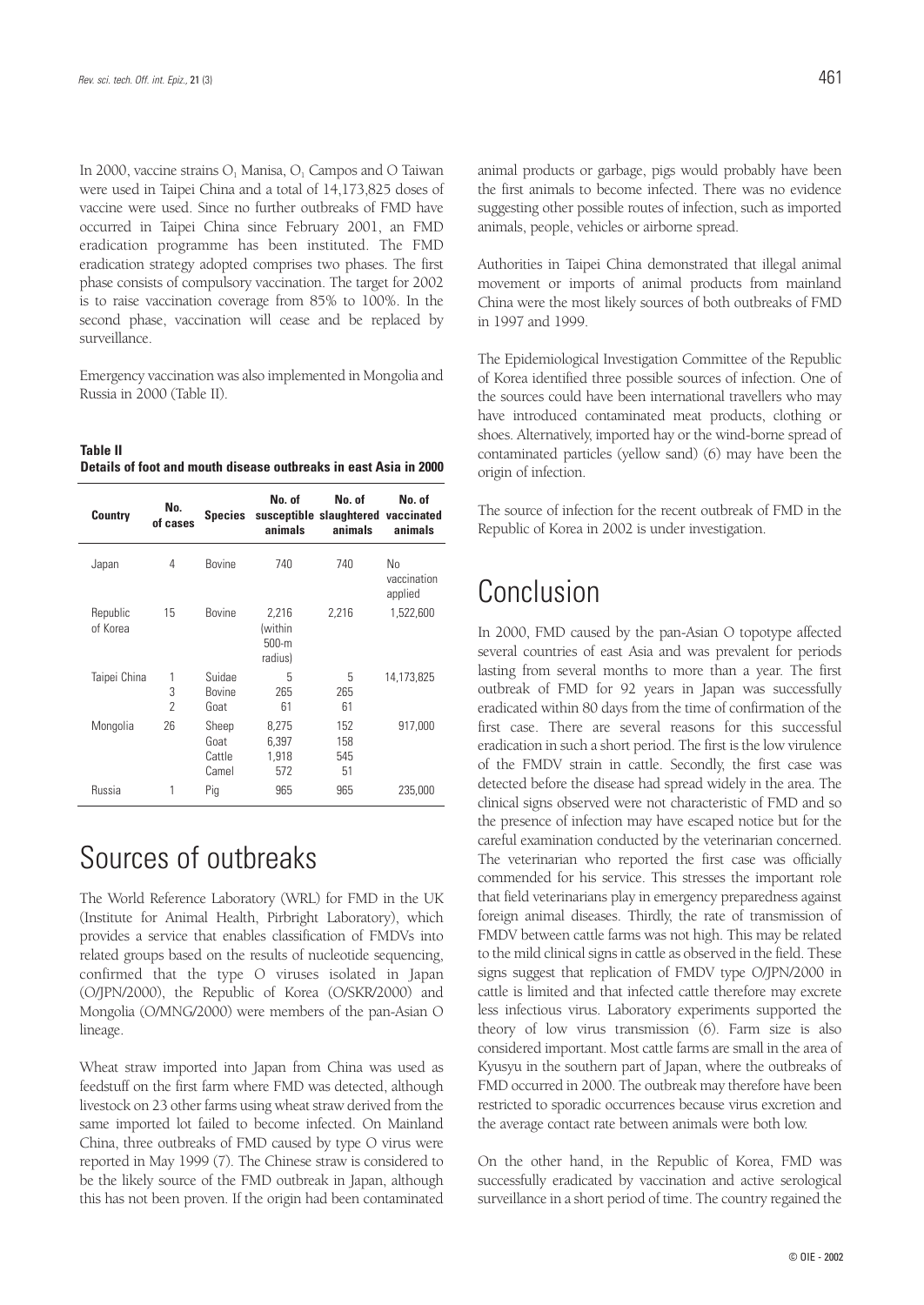The countries of east Asia are in agreement to co-operate with one another regardless of differences in politics and religion to

FMD-free status without vaccination in September 2001. However, a new outbreak of FMD subsequently occurred in pigs.

Taipei China continues to implement an eradication programme.

### **Récents foyers de fièvre aphteuse dans les pays de l'Est asiatique**

K. Sakamoto & K. Yoshida

### **Résumé**

Le Japon a recouvré le statut de pays indemne de fièvre aphteuse où n'est pas pratiquée la vaccination en septembre 2000 ; pour sa part, la République de Corée se voyait octroyer ce statut en septembre 2001. Toutefois, de nouveaux foyers de fièvre aphteuse, causés par le topotype panasiatique, sont apparus en République de Corée depuis mai 2002 chez les porcins. Aucun foyer de fièvre aphteuse n'a été observé à Taipei China depuis février 2001 ; un programme d'éradication y est actuellement en vigueur. Ces pays étaient indemnes de fièvre aphteuse depuis plusieurs décennies lorsque le virus de la fièvre aphteuse fut introduit à nouveau dans la région, en 1997 et surtout en 2000, entraînant la propagation de la maladie. Les sérotypes du virus de la fièvre aphteuse ont été étudiés par analyse du génome et, dans chaque cas, le virus incriminé appartenait à la lignée O panasiatique.

combat the threat posed by FMD.

Les auteurs font le dernier bilan de la situation et précisent les caractéristiques de la fièvre aphteuse dans les pays de l'Est asiatique.

#### **Mots-clés**

Asie – Fièvre aphteuse – Pathogénie – Topotype panasiatique – Vaccination.

■

### **Brotes recientes de fiebre aftosa en países del Asia Oriental**

K. Sakamoto & K. Yoshida

#### **Resumen**

Japón recobró el estatus de país libre de fiebre aftosa sin vacunación en septiembre de 2000, y la República de Corea también obtuvo ese estatus en septiembre de 2001. Sin embargo, desde mayo de 2002 se declararon en República de Corea nuevos brotes de fiebre aftosa en porcinos causados por el topotipo panasiático del virus. Taipei China no ha sufrido ningún brote desde febrero de 2001 y está aplicando actualmente un programa de erradicación. Esos países llevaban varios decenios sin sufrir la enfermedad cuando en 1997 el virus invadió una vez más la región, sobre todo en 2000, e indujo una extensión generalizada de fiebre aftosa. El estudio por análisis genómico de los tipos de virus reveló que pertenecían en todos los casos al linaje panasiático O.

Los autores refieren los últimos acontecimientos y describen las características de la fiebre aftosa en los países del Asia Oriental.

### **Palabras clave**

Asia – Fiebre aftosa – Patogenicidad – Topotipo panasiático – Vacunación.

■